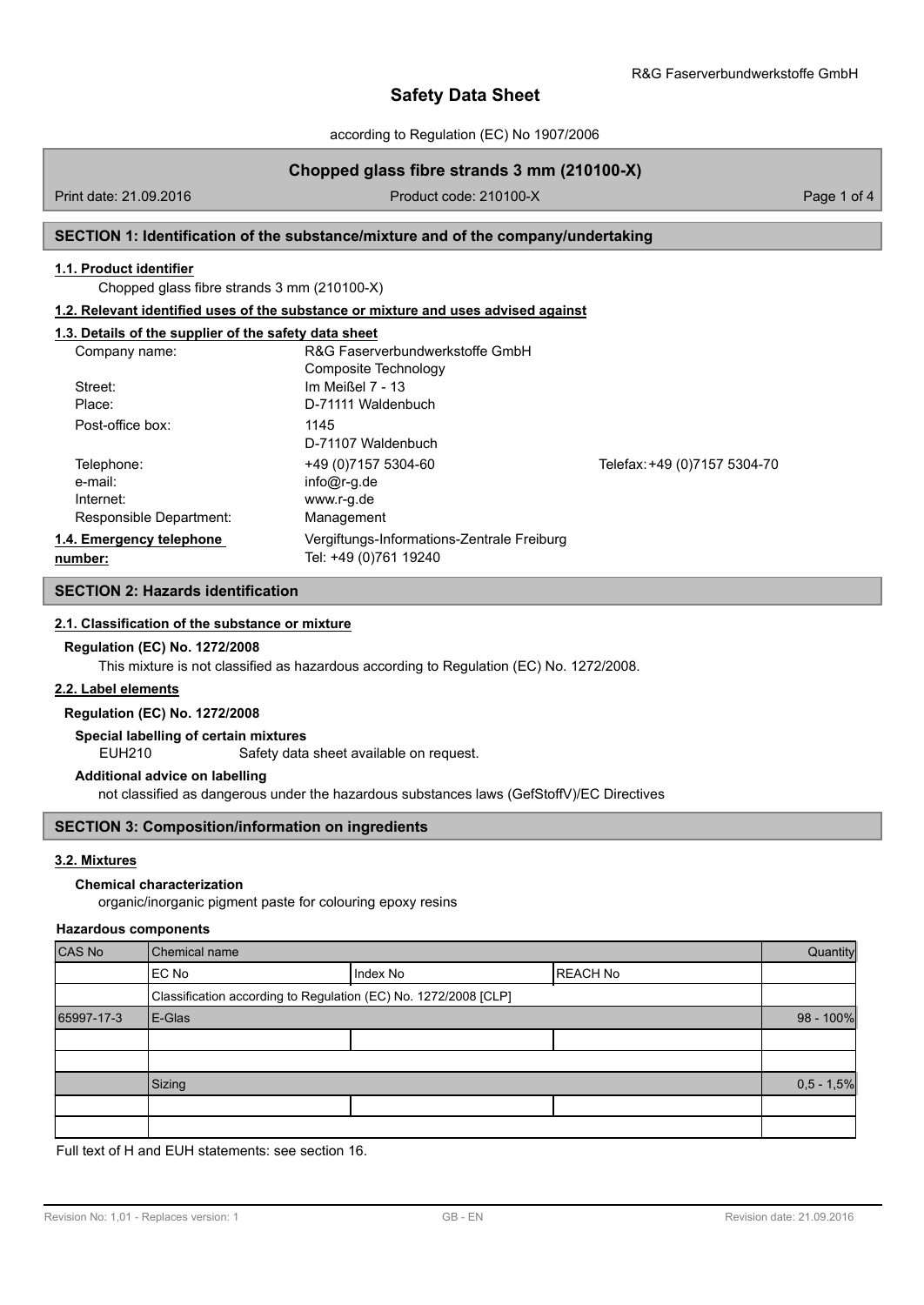according to Regulation (EC) No 1907/2006

# **Chopped glass fibre strands 3 mm (210100-X)**

Print date: 21.09.2016 **Product code: 210100-X** Product code: 210100-X Page 2 of 4

## **SECTION 4: First aid measures**

# **4.1. Description of first aid measures**

### **General information**

Change contaminated clothing.

### **After inhalation**

Remove to fresh air Consult a doctor when complaints persist.

#### **After contact with skin**

After contact with skin, wash immediately with plenty of water and soap. If skin becomes irritated, seek medical treatment.

#### **After ingestion**

Rinse mouth thoroughly with water. Seek medical advice immediately.

# **SECTION 5: Firefighting measures**

## **5.1. Extinguishing media**

#### **Suitable extinguishing media**

The product itself does not burn.

# **SECTION 6: Accidental release measures**

# **SECTION 7: Handling and storage**

### **7.1. Precautions for safe handling**

# **7.2. Conditions for safe storage, including any incompatibilities**

#### **Requirements for storage rooms and vessels**

Storage temperature: < 25°C

#### **SECTION 8: Exposure controls/personal protection**

#### **8.1. Control parameters**

# unknown **Additional advice on limit values**

#### **8.2. Exposure controls**

#### **Protective and hygiene measures**

Wear protective clothing.

# **SECTION 9: Physical and chemical properties**

#### **9.1. Information on basic physical and chemical properties**

| Physical state: | solid     |
|-----------------|-----------|
| Colour:         | white     |
| Odour:          | odourless |

#### **Changes in the physical state**

Melting point: 800 °C Density (at 20  $^{\circ}$ C): 2,6 g/cm<sup>3</sup> Water solubility: insoluble that the solubility: insoluble that the solubility: insoluble that the solubility:

**Test method**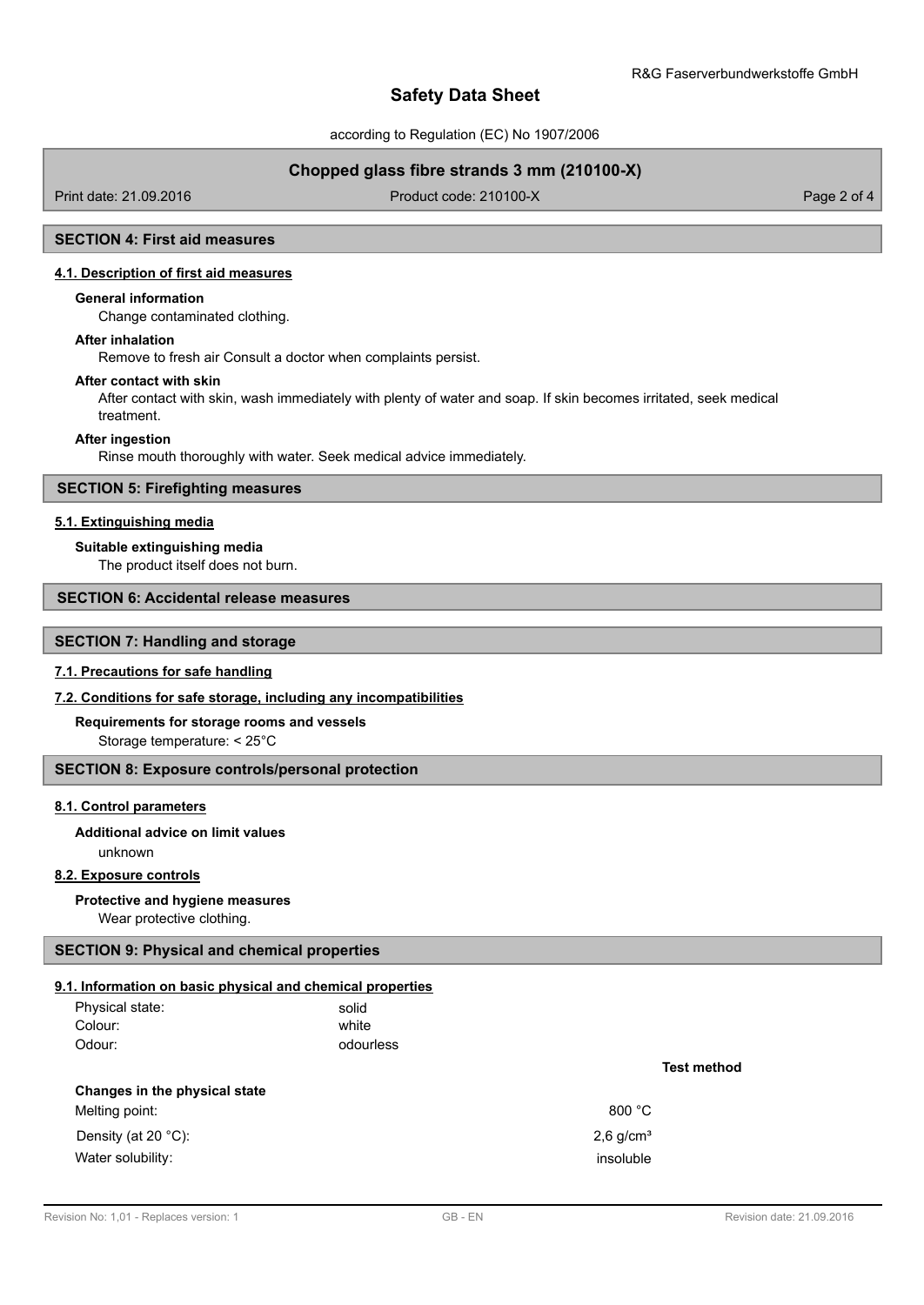according to Regulation (EC) No 1907/2006

# **Chopped glass fibre strands 3 mm (210100-X)**

Print date: 21.09.2016 **Product code: 210100-X** Product code: 210100-X Page 3 of 4

## **SECTION 10: Stability and reactivity**

# **10.5. Incompatible materials**

unknown

## **10.6. Hazardous decomposition products**

no decomposition when stored and handled properly

#### **SECTION 11: Toxicological information**

#### **11.1. Information on toxicological effects**

#### **Irritation and corrosivity**

No damaging effects when the product is handled properly.

### **SECTION 12: Ecological information**

### **12.1. Toxicity**

unknown

#### **SECTION 13: Disposal considerations**

#### **13.1. Waste treatment methods**

#### **Advice on disposal**

Remove according to the regulations.

# **SECTION 14: Transport information**

#### **Land transport (ADR/RID)**

| 14.3. Transport hazard class(es):   | No dangerous good in sense of these transport regulations. |
|-------------------------------------|------------------------------------------------------------|
| Inland waterways transport (ADN)    |                                                            |
| 14.3. Transport hazard class(es):   | No dangerous good in sense of these transport regulations. |
| Marine transport (IMDG)             |                                                            |
| 14.3. Transport hazard class(es):   | No dangerous good in sense of these transport regulations. |
| Air transport (ICAO)                |                                                            |
| 14.3. Transport hazard class(es):   | No dangerous good in sense of these transport regulations. |
| Other applicable information        |                                                            |
| postal dispatch without restriction |                                                            |

## **SECTION 15: Regulatory information**

#### **15.1. Safety, health and environmental regulations/legislation specific for the substance or mixture**

#### **National regulatory information**

Water contaminating class (D): **Additional information** not applicable

# **SECTION 16: Other information**

# **Further Information**

All information, recommendations, and advice on the part of R&G Faserverbundwerkstoffe GmbH are published to the best of our knowledge and belief. They are noncommittal and contain neither explicit nor tacit assurance or warranty of particular properties. The values specified for properties are typical figures.